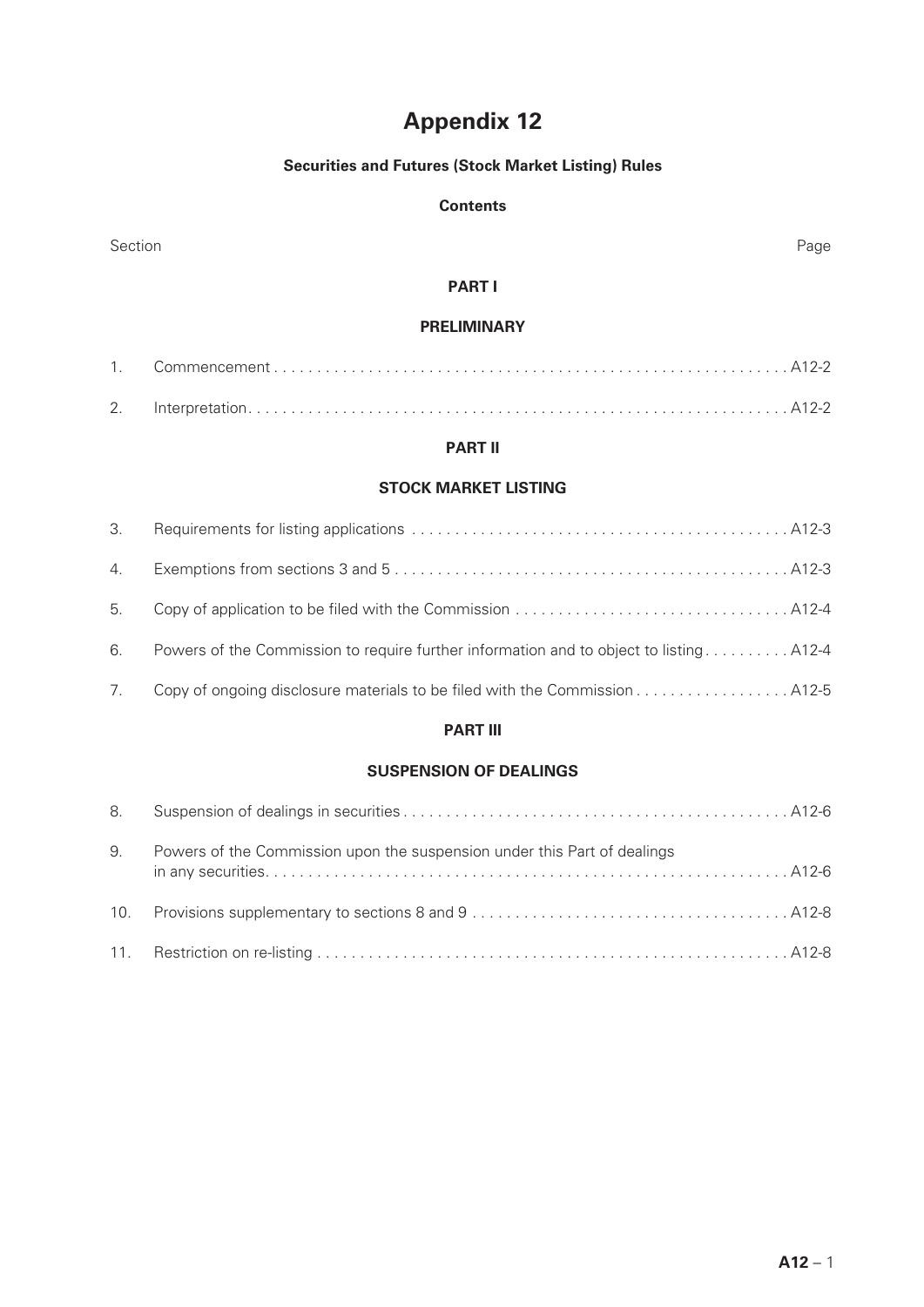# **PART IV**

# **APPROVED SHARE REGISTRARS**

| 13. |                                                                                           |
|-----|-------------------------------------------------------------------------------------------|
| 14. | Suspension of dealings on cessation of employment, etc. of approved share registrar A12-8 |
| 15. |                                                                                           |
|     |                                                                                           |

# **PART V**

# **MISCELLANEOUS**

| 18. | Suspensions, etc. by a recognized exchange company to be notified to the |
|-----|--------------------------------------------------------------------------|
|     |                                                                          |
|     |                                                                          |

# **SECURITIES AND FUTURES (STOCK MARKET LISTING) RULES**

(Made by the Securities and Futures Commission under section 36(1) of the Securities and Futures Ordinance (Cap.571) after consultation with the Financial Secretary and The Stock Exchange of Hong Kong Limited)

# **PART I**

# **PRELIMINARY**

# **Commencement**

**1.** These Rules shall come into operation on the day appointed for the commencement of the Securities and Futures Ordinance (Cap.571).

# **Interpretation**

**2.** In these Rules, unless the context otherwise requires —

"applicant" (申請人) means a corporation or other body which has submitted an application under section 3;

"application" (申請) means an application submitted under section 3 and all documents in support of or in connection with the application including any replacement of and amendment and supplement to the application;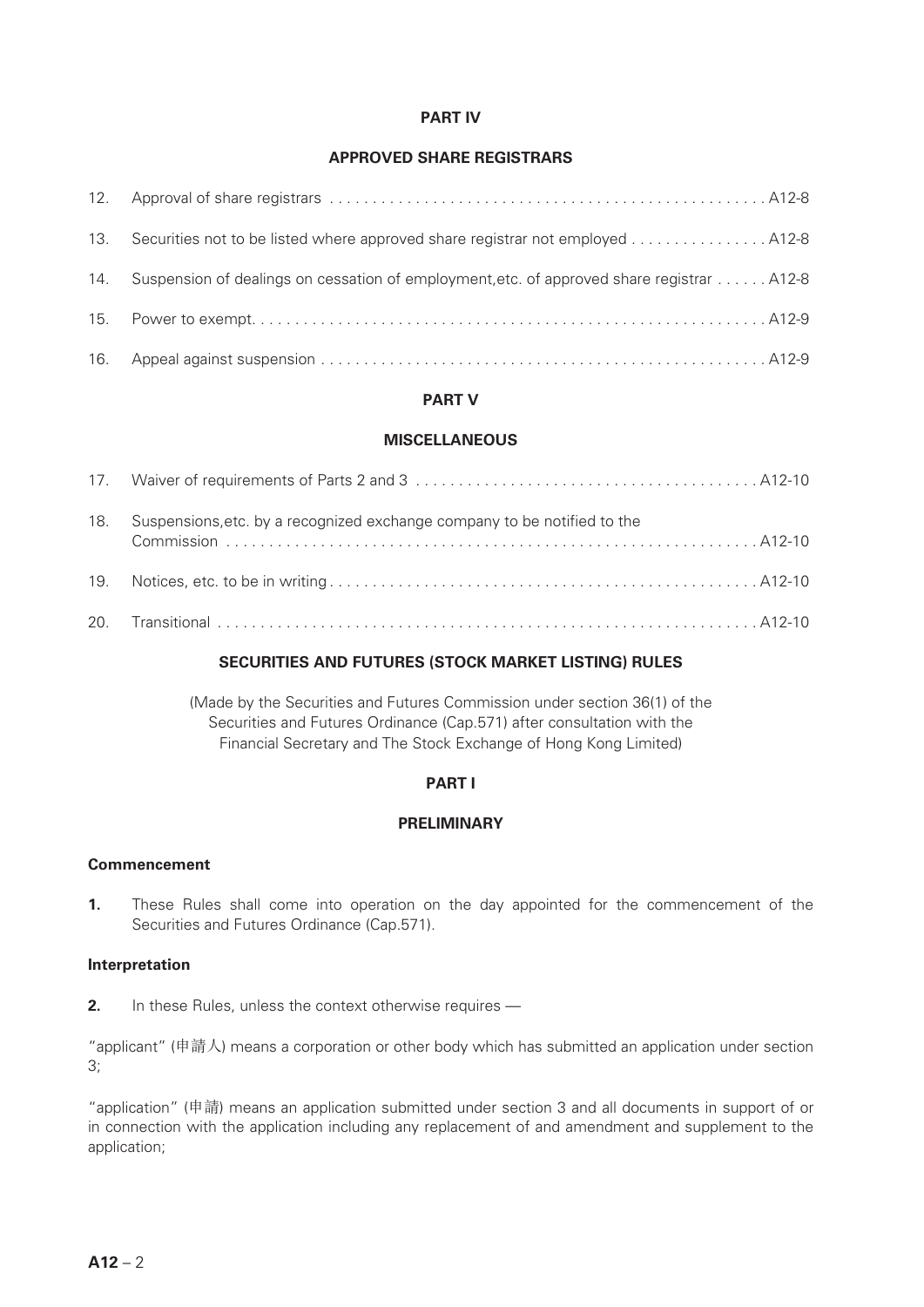"approved share registrar" (認可股份登記員) means a share registrar who is a member of an association of persons approved by the Commission under section 12;

"issuer" (發行人) means a corporation or other body the securities of which are listed, or proposed to be listed, on a recognized stock market;

"share registrar" (股份登記員)means any person who maintains in Hong Kong the register of members of a corporation the securities of which are listed, or proposed to be listed, on a recognized stock market.

# **PART II**

#### **STOCK MARKET LISTING**

#### **Requirements for listing applications**

- **3.** An application for the listing of any securities issued or to be issued by the applicant shall
	- (a) comply with the rules and requirements of the recognized exchange company to which the application is submitted (except to the extent that compliance is waived or not required by the recognized exchange company);
	- (b) comply with any provision of law applicable; and
	- (c) contain such particulars and information which, having regard to the particular nature of the applicant and the securities, is necessary to enable an investor to make an informed assessment of the activities, assets and liabilities and financial position, of the applicant at the time of the application and its profits and losses and of the rights attaching to the securities.

#### **Exemptions from sections 3 and 5**

- **4.** Sections 3 and 5 do not apply to the listing of any
	- (a) securities issued or allotted
		- (i) by a capitalization issue pro rata (apart from fractional entitlements) to existing shareholders, whether or not they are shareholders whose addresses registered in the books of the corporation are in a place outside Hong Kong and to whom the securities are not actually issued or allotted because of restrictions imposed by legislation of that place; or
		- (ii) pursuant to a scrip dividend scheme which has been approved by the corporation in general meeting;
	- (b) securities offered on a pre-emptive basis, pro rata (apart from fractional entitlements) to existing holdings, to holders of the relevant class of shares in the corporation, whether or not they are shareholders whose addresses registered in the books of the corporation are in a place outside Hong Kong and to whom the securities are not actually offered because of restrictions imposed by legislation of that place;
	- (c) shares issued in substitution for shares listed on a recognized stock market, if the issue of the shares does not involve any increase in the issued share capital of the corporation;
	- (d) shares issued or allotted pursuant to the exercise of options granted to existing employees as part of their remuneration under a scheme approved by the shareholders of the corporation in a general meeting.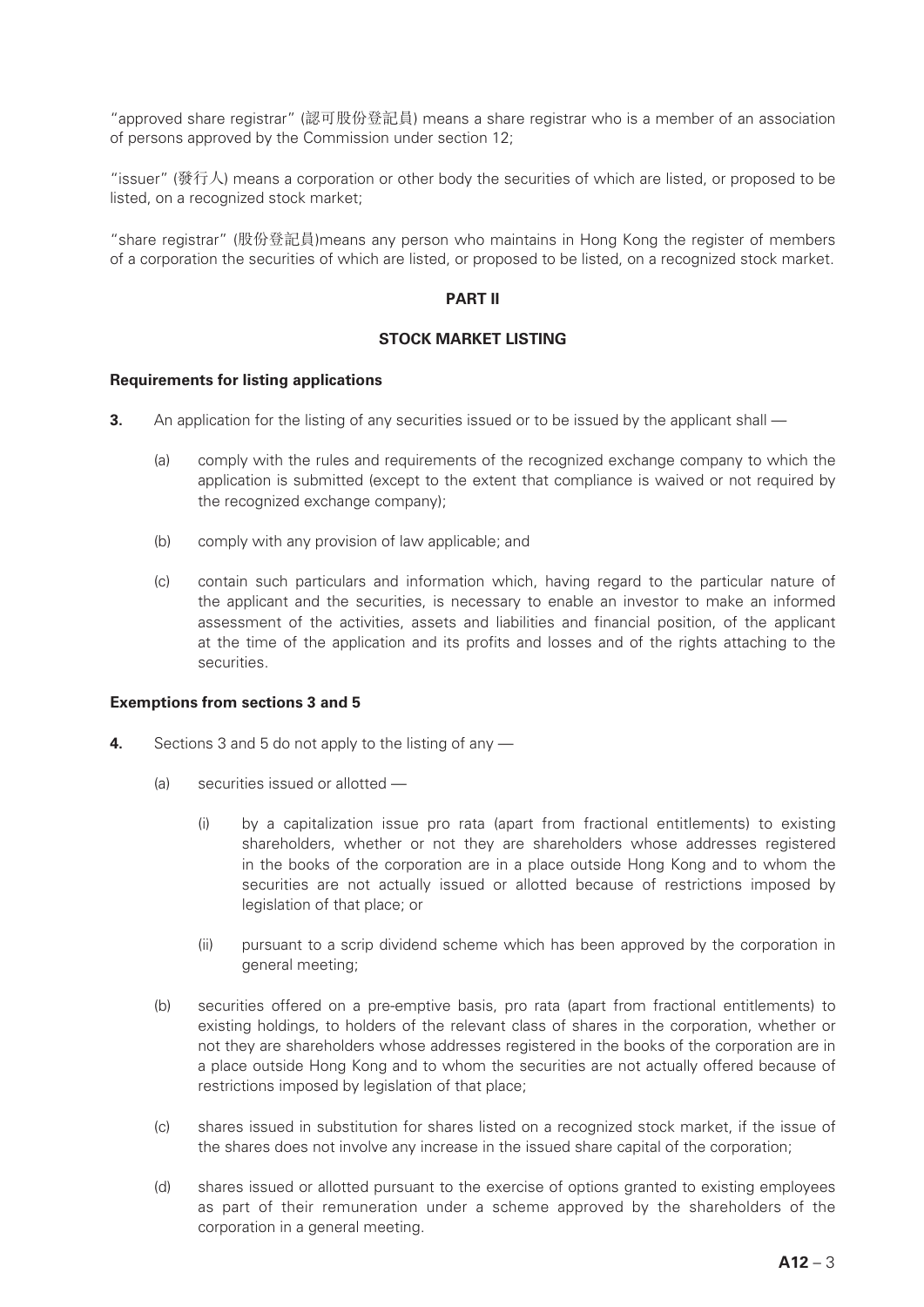#### **Copy of application to be filed with the Commission**

- **5.** (1) An applicant shall file a copy of its application with the Commission within one business day after the day on which the application is submitted to a recognized exchange company.
	- (2) An applicant is regarded as having complied with subsection (1) on the day it submits the application to a recognized exchange company if, prior to or at the time of submitting the application to the recognized exchange company, the applicant has authorized the recognized exchange company in writing to file the application with the Commission on its behalf.

#### **Powers of the Commission to require further information and to object to listing**

- **6.** (1) Subject to subsection (8), the Commission may, by notice to an applicant and a recognized exchange company given within 10 business days from the date the applicant files a copy of its application with the Commission (or if there is more than one such date, the latest date), require the applicant to supply to the Commission such further information as the Commission may reasonably require for the performance of its functions under these Rules.
	- (2) The Commission may, within the period specified in subsection (6), by notice to an applicant and a recognized exchange company, object to a listing of any securities to which an application relates if it appears to the Commission that —
		- (a) the application does not comply with a requirement under section 3;
		- (b) the application is false or misleading as to a material fact or is false or misleading through the omission of a material fact;
		- (c) the applicant has failed to comply with a requirement under subsection (1) or, in purported compliance with the requirement has furnished the Commission with information which is false or misleading in any material particular; or
		- (d) it would not be in the interest of the investing public or in the public interest for the securities to be listed.
	- (3) The Commission may, within the period specified in subsection (6), notify an applicant and a recognized exchange company that —
		- (a) it does not object to the listing of any securities to which an application relates; or
		- (b) it does not object to the listing of any securities to which an application relates subject to such conditions as the Commission may think fit to impose.
	- (4) A recognized exchange company may list the securities to which an application relates only  $if -$ 
		- (a) the Commission has not, within the period specified in subsection (6), given a notice in relation to the application under subsection (2) or (3)(b);
		- (b) the Commission has given a notice in relation to the application under subsection (3) (a); or
		- (c) the conditions referred to in subsection (3)(b) in relation to the application have been complied with.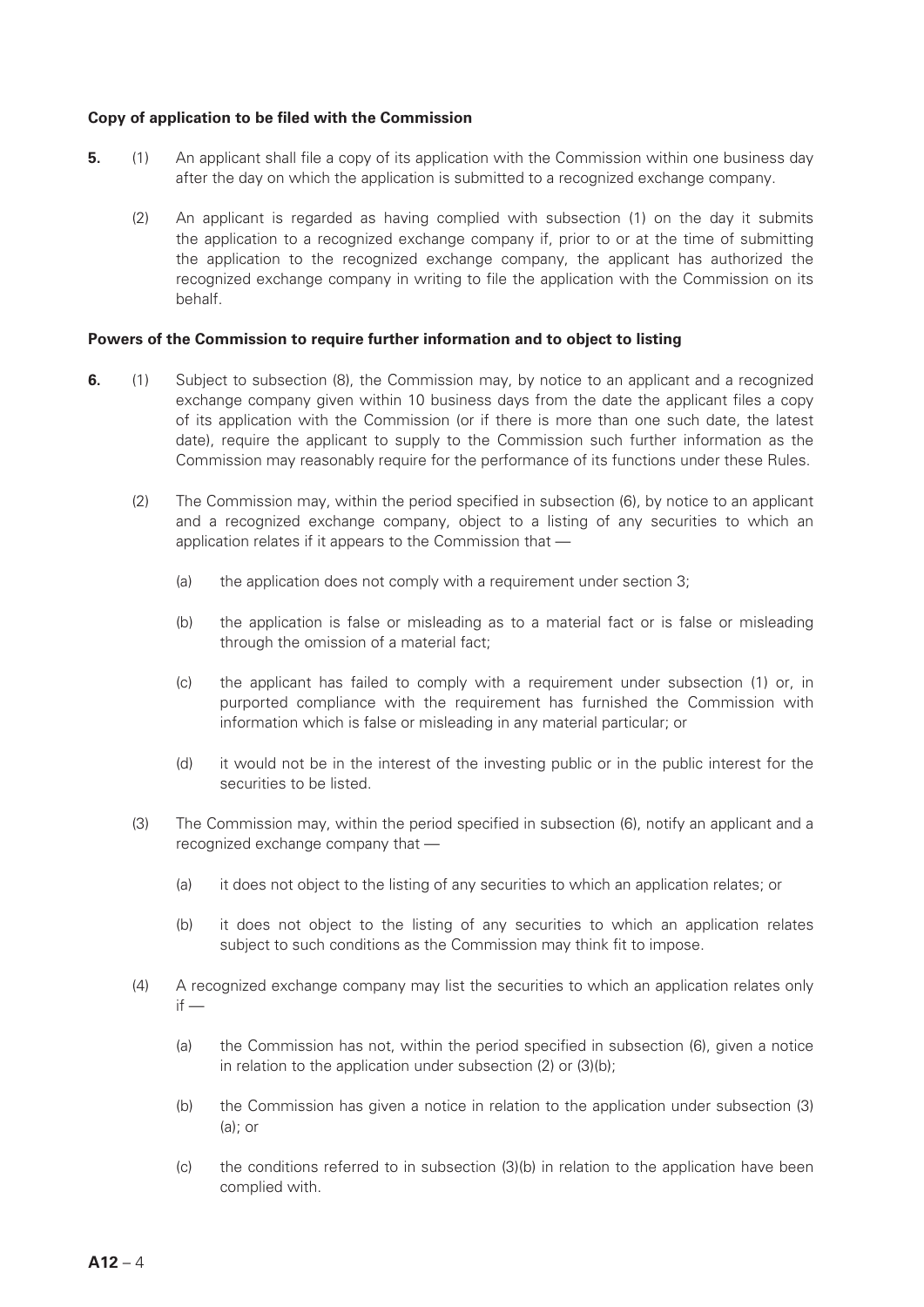- (5) Where the Commission objects to a listing under subsection (2) or imposes any condition under subsection (3)(b), the objection or imposition shall take effect immediately.
- (6) The period specified for the purposes of subsections (2), (3) and (4) is 10 business days
	- (a) where the Commission has not given a notice under subsection (1) in relation to the application, from the date the applicant files a copy of the application with the Commission (or if there is more than one such date, the latest date); or
	- (b) where the Commission has given a notice under subsection (1) in relation to the application, from the date when the further information is supplied.
- (7) A notice given under subsection (2) shall be accompanied by a statement specifying the reasons for the objection.
- (8) The Commission shall not give any notice to an applicant under subsection (1) after
	- (a) it has given a notice in relation to the application under subsection (3)(a); or
	- (b) the conditions referred to in subsection (3)(b) in relation to the application have been complied with.

#### **Copy of ongoing disclosure materials to be filed with the Commission**

- **7.** (1) An issuer shall file with the Commission a copy of any announcement, statement, circular, or other document made or issued by it or on its behalf to the public or to a group of persons comprising members of the public (including its shareholders) -
	- (a) under the rules and requirements of a recognized exchange company or any provision of law applicable; or
	- (b) pursuant to the terms of any listing agreement between the issuer and a recognized exchange company under the rules of the recognized exchange company,

within one business day following the day on which such announcement, statement, circular or other document is made or issued.

- (2) A person shall file with the Commission a copy of any announcement, statement, circular or other document made or issued by the person or on his behalf to the public or to a group of persons comprising members of the public (including holders of the securities of an issuer) under any codes published by the Commission under section 399(2)(a) and (b) of the Ordinance within one business day following the day on which such announcement, statement, circular or other document is made or issued.
- (3) An issuer or a person is regarded as having complied with subsection (1) or (2) if the issuer or the person has —
	- (a) filed with the recognized exchange company concerned; and
	- (b) authorized the recognized exchange company in writing to file with the Commission on behalf of the issuer or the person, as the case may be,

a copy of the relevant announcement, statement, circular or other document.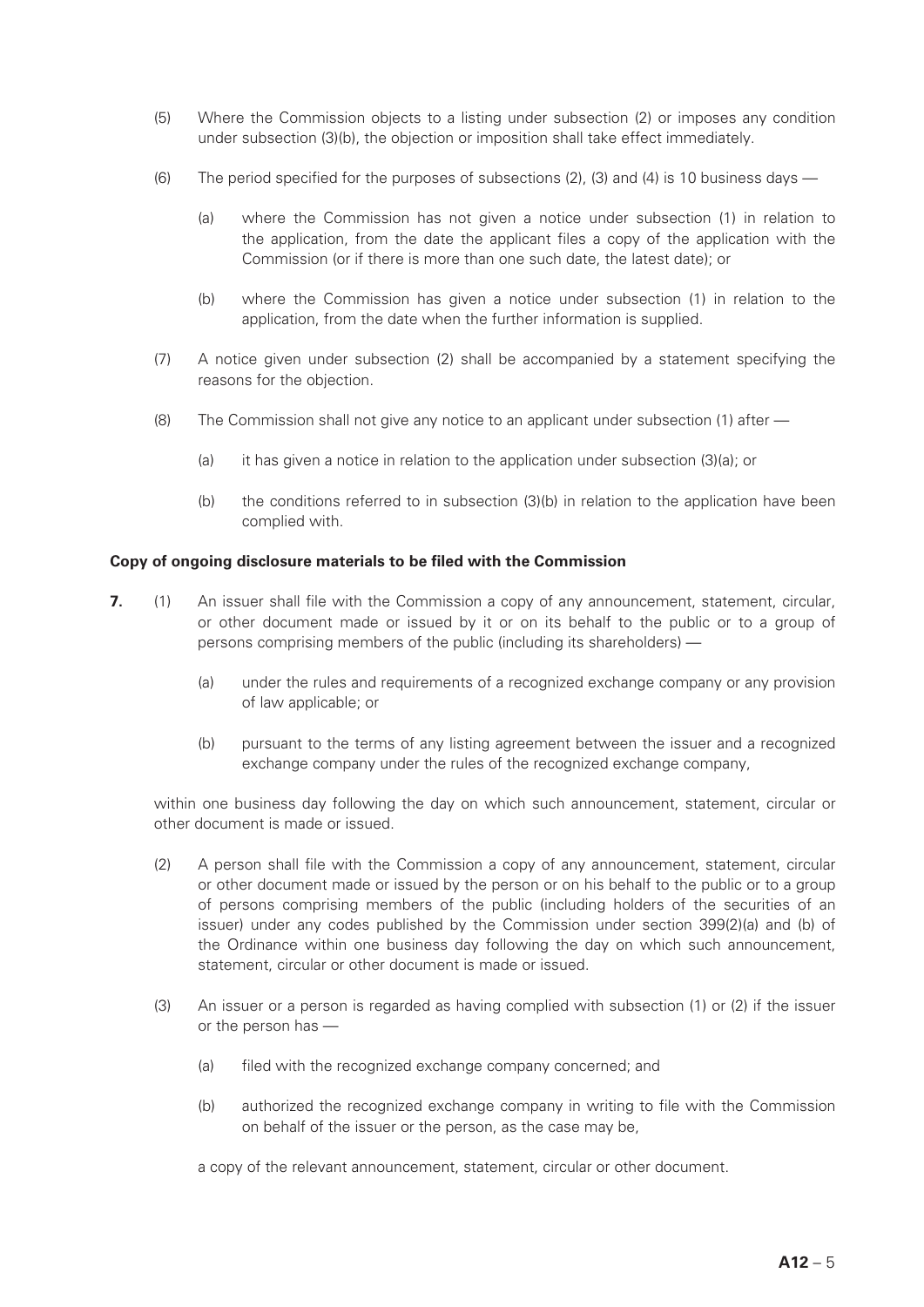# **PART III**

# **SUSPENSION OF DEALINGS**

#### **Suspension of dealings in securities**

- **8.** (1) Where it appears to the Commission that
	- (a) any materially false, incomplete or misleading information has been included in any
		- (i) document (including but not limited to any prospectus, circular, introduction document and document containing proposals for an arrangement or reconstruction of a corporation) issued in connection with a listing of securities on a recognized stock market; or
		- (ii) announcement, statement, circular or other document made or issued by or on behalf of an issuer in connection with its affairs;
	- (b) it is necessary or expedient in the interest of maintaining an orderly and fair market in securities traded through the facilities of a recognized exchange company on the recognized stock market it operates;
	- (c) it is in the interest of the investing public or in the public interest, or it is appropriate for the protection of investors generally or for the protection of investors in any securities listed on a recognized stock market; or
	- (d) there has been a failure to comply with any condition imposed by the Commission under section 9(3)(c),

the Commission may, by notice to the recognized exchange company, direct the recognized exchange company to suspend all dealings in any securities specified in the notice.

(2) The recognized exchange company shall comply with any notice given under subsection (1) without delay.

#### **Powers of the Commission upon the suspension under this Part of dealings in any securities**

- 9. (1) An issuer which is aggrieved by a direction given by the Commission under section 8 may make representations in writing to the Commission and where an issuer makes such representations, the Commission shall notify the recognized exchange company.
	- (2) In respect of a direction given by the Commission under section 8, the recognized exchange company may make representations in writing to the Commission irrespective of whether representations in respect of that direction have been made by an issuer under subsection (1) and where the recognized exchange company makes such representations, the Commission shall notify the issuer.
	- (3) Where the Commission has
		- (a) directed a recognized exchange company to suspend dealings in any securities under section 8(1); and
		- (b) considered any
			- (i) representations made by the issuer under subsection (1);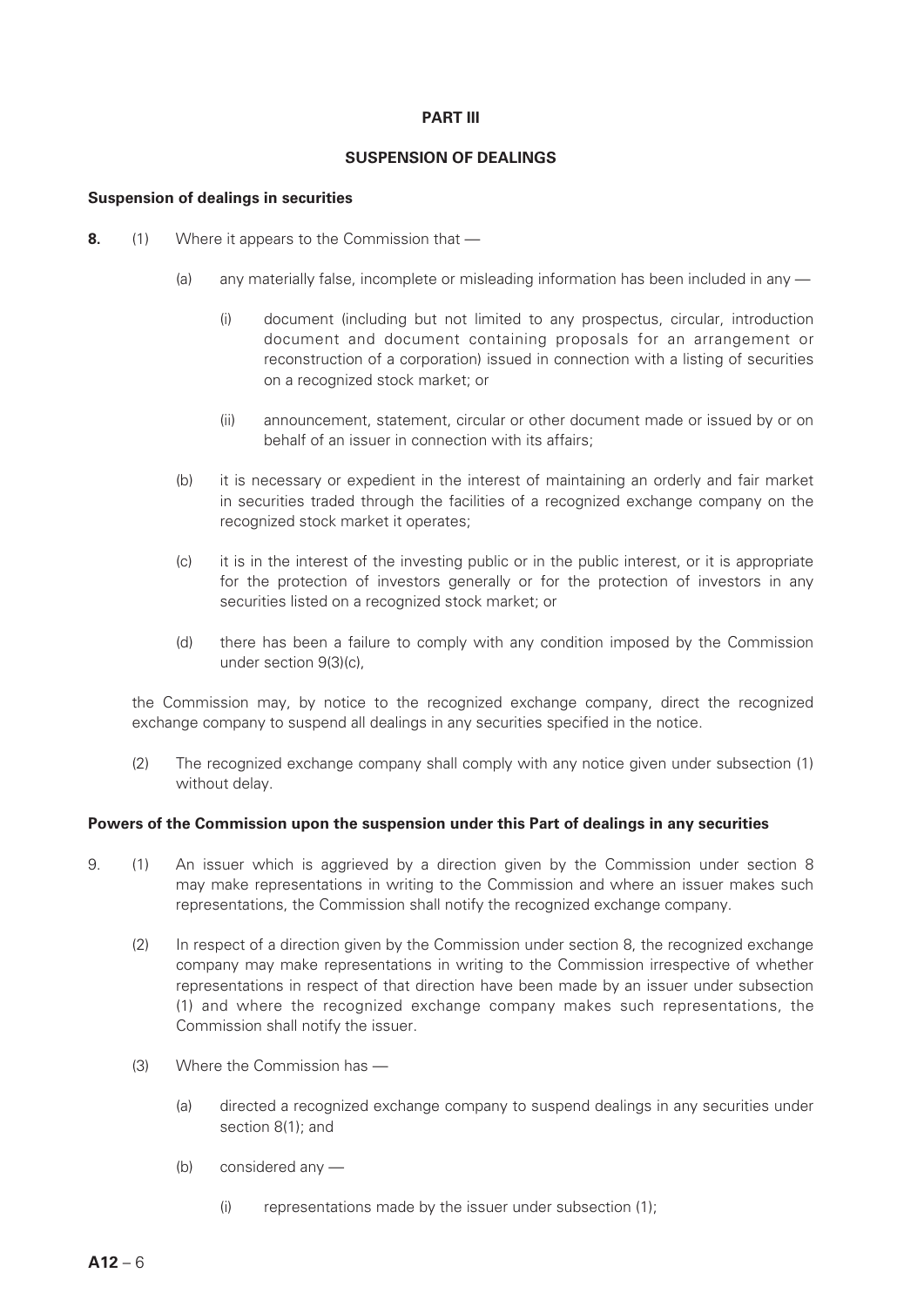- (ii) representations made by the recognized exchange company under subsection (2); and
- (iii) further representations made by the issuer or the recognized exchange company,

the Commission may, by notice to the recognized exchange company —

- (c) permit dealings in the securities to recommence subject to such conditions as the Commission may think fit to impose, being conditions of the nature specified in subsection (4); or
- (d) direct the recognized exchange company to cancel the listing of the securities on a recognized stock market operated by it if the Commission —
	- (i) is satisfied that there has been a failure to comply with any requirement in respect of listing set out in these Rules or in any other rules made under section 36 of the Ordinance; or
	- (ii) considers that the cancellation of the listing is necessary to maintain an orderly market in Hong Kong,

and the recognized exchange company shall comply with the direction without delay.

- (4) The conditions which may be imposed under subsection (3)(c) are
	- (a) where the Commission has given a direction under section 8(1)(a) or (d), conditions imposed with the object of ensuring, so far as is reasonably practicable, that the issuer remedies the default by reason of which the suspension of dealings was directed;
	- (b) where the Commission has given a direction under section 8(1)(b), such conditions as the Commission may consider necessary or expedient in the interest of maintaining an orderly and fair market in securities traded through the facilities of the recognized exchange company mentioned in that section;
	- (c) where the Commission has given a direction under section 8(1)(c), such conditions as the Commission may consider to be in the interest of the investing public or in the public interest, or to be appropriate for the protection of investors generally or for the protection of the investors mentioned in that section.
- (5) In subsection (3), "further representations" (進一步申述) means representations either in writing or orally or both in writing and orally as the issuer or the recognized exchange company may determine which are submitted within such reasonable time as the Commission may determine.
- (6) The powers of the Commission under this section may only be exercised by a meeting of the Commission and are not delegable.
- (7) A member of the Commission who made the decision in the exercise of the Commission 's powers under section 8 shall not participate in the deliberations or voting of the Commission in the performance of its functions under this section as regards that exercise of the Commission 's powers.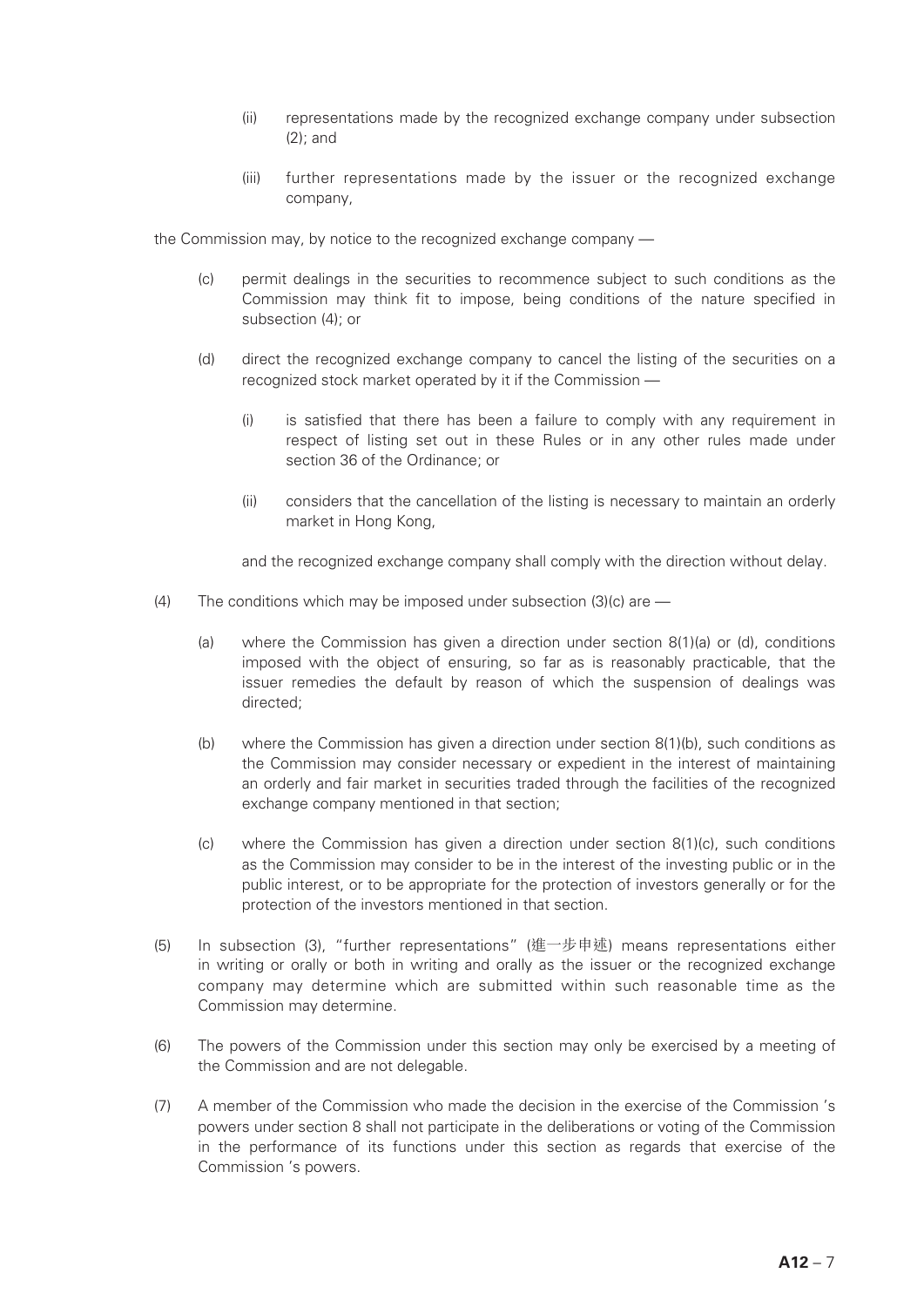(8) Notwithstanding subsection (7), the member of the Commission referred to in that subsection may attend any meeting or proceeding of the Commission in the performance of its functions under this section as regards the exercise of the Commission 's powers under section 8 and may make such explanations of his decision as he thinks necessary.

#### **Provisions supplementary to sections 8 and 9**

- **10.** (1) At any hearing held by the Commission to receive oral representations made to it under section 9(3)(b)(iii), the issuer and the recognized exchange company each have the right to be represented by its counsel or solicitor.
	- (2) If representations are made under section 9(1) or (2) against a direction made under section 8(1) then, pending the decision of the Commission under section 9(3), all dealings in the securities concerned shall remain suspended.

#### **Restriction on re-listing**

**11.** No security the listing of which has been cancelled under section 9(3)(d) shall be listed again on a recognized stock market except in accordance with Part 2.

#### **PART IV**

#### **APPROVED SHARE REGISTRARS**

#### **Approval of share registrars**

- **12.** (1) The Commission may approve an association of persons as an association each of whose members shall be an approved share registrar for the purposes of these Rules.
	- (2) The Commission may cancel the approval of any association of persons approved under subsection (1).
	- (3) The Commission shall maintain a list of associations of persons approved under subsection (1).

# **Securities not to be listed where approved share registrar not employed**

**13.** No application made by a corporation to a recognized exchange company for the listing of any securities issued or to be issued by that applicant shall be approved by the recognized exchange company unless the applicant is an approved share registrar or employs an approved share registrar as its share registrar.

#### **Suspension of dealings on cessation of employment, etc. of approved share registrar**

- **14.** (1) Where
	- (a) the securities of a corporation are listed on a recognized stock market; and
	- (b) the corporation ceases either to be an approved share registrar or to employ an approved share registrar as its share registrar,

the recognized exchange company shall give the corporation a notice of its intention to suspend dealings in the securities of the corporation unless, before the date specified in the notice, being 3 months after the date on which the recognized exchange company first learned of such cessation or 21 days from the date of the notice, whichever is the later, the corporation becomes an approved share registrar or employs an approved share registrar as its share registrar.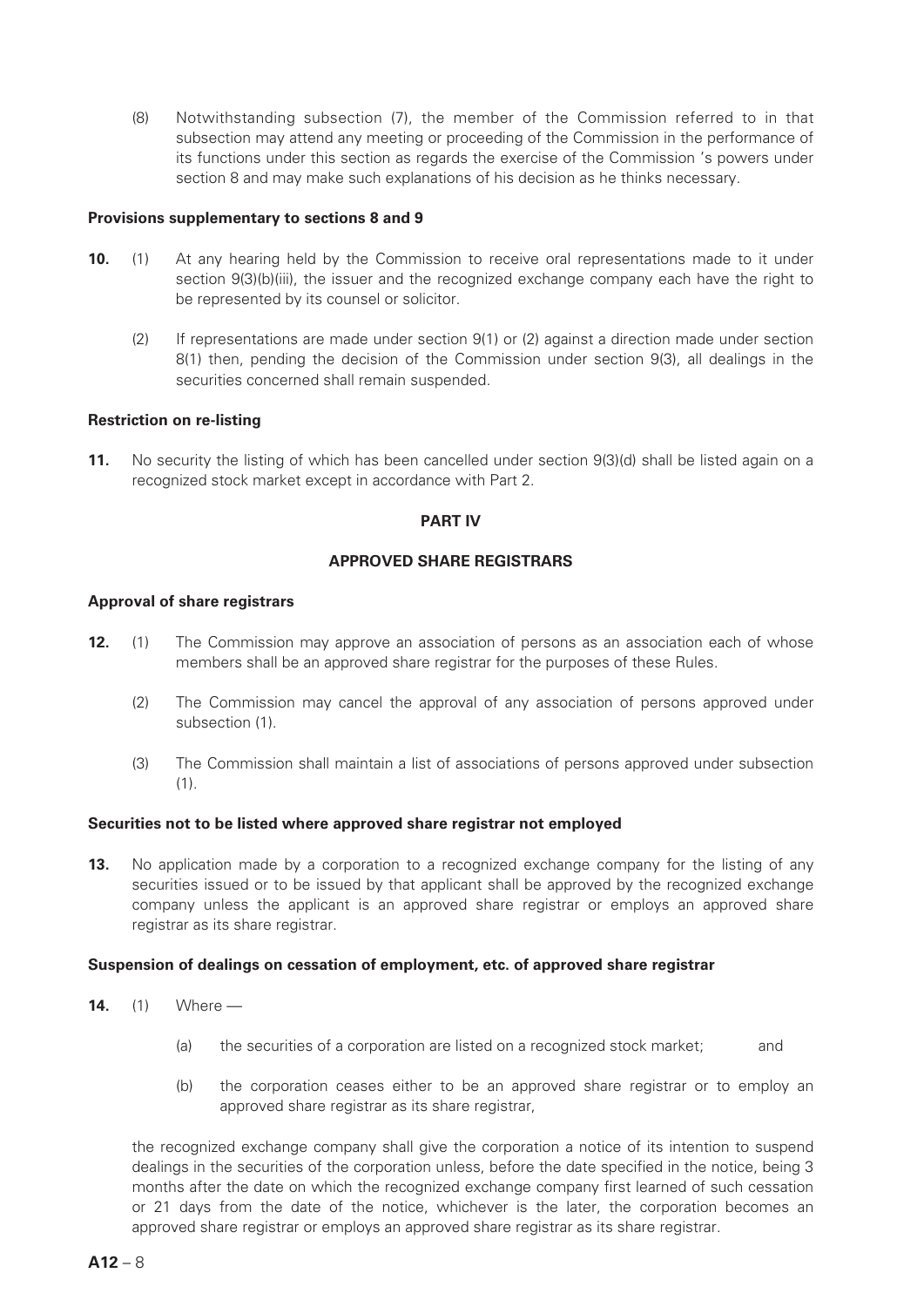- (2) Where the corporation fails to comply with the requirement stated in the notice given under subsection (1), the recognized exchange company shall suspend dealings in the securities of the corporation.
- (3) The Commission may require a recognized exchange company to give notice under subsection (1) to a corporation which has ceased either to be an approved share registrar or to employ an approved share registrar as its share registrar if, in the opinion of the Commission, the recognized exchange company has failed or neglected to do so within a reasonable time, and the recognized exchange company shall comply with the requirement without delay.
- (4) A recognized exchange company which has suspended dealings in the securities of any corporation under subsection (2) shall permit the recommencement of dealings in those securities when it is satisfied that the corporation has become an approved share registrar or has employed an approved share registrar as its share registrar.

# **Power to exempt**

- **15.** (1) The Commission may exempt all or any particular class of securities issued by a corporation specified in a notice under subsection (2) from all or any of the provisions of this Part.
	- (2) An exemption granted under subsection (1) shall be notified by the Commission to the corporation specified in the notice and to the recognized exchange company which operates the recognized stock market on which the exempted class of securities is, or is proposed to be, listed.
	- (3) The Commission may withdraw any exemption granted under subsection (1), and the withdrawal shall be notified in the same manner as an exemption is required to be notified under subsection (2).
	- (4) Where an exemption in respect of any securities of a corporation has been withdrawn under subsection (3), the recognized exchange company shall suspend dealings in those securities unless —
		- (a) at the date of notification of the withdrawal, the corporation is an approved share registrar or employs an approved share registrar as its share registrar; or
		- (b) within 3 months after the date of notification of the withdrawal, the corporation becomes an approved share registrar or employs an approved share registrar as its share registrar.

# **Appeal against suspension**

- **16.** (1) Where a recognized exchange company suspends dealings in the securities of a corporation under section 14 or 15(4) the corporation may, within 21 days of the suspension, appeal in writing to the Commission against the suspension.
	- (2) An appeal under subsection (1) shall be accompanied by such submissions in writing as the corporation wishes to make.
	- (3) On any appeal under subsection (1), the Commission may
		- (a) dismiss the appeal;
		- (b) direct the recognized exchange company to permit the recommencement of dealings in the securities; or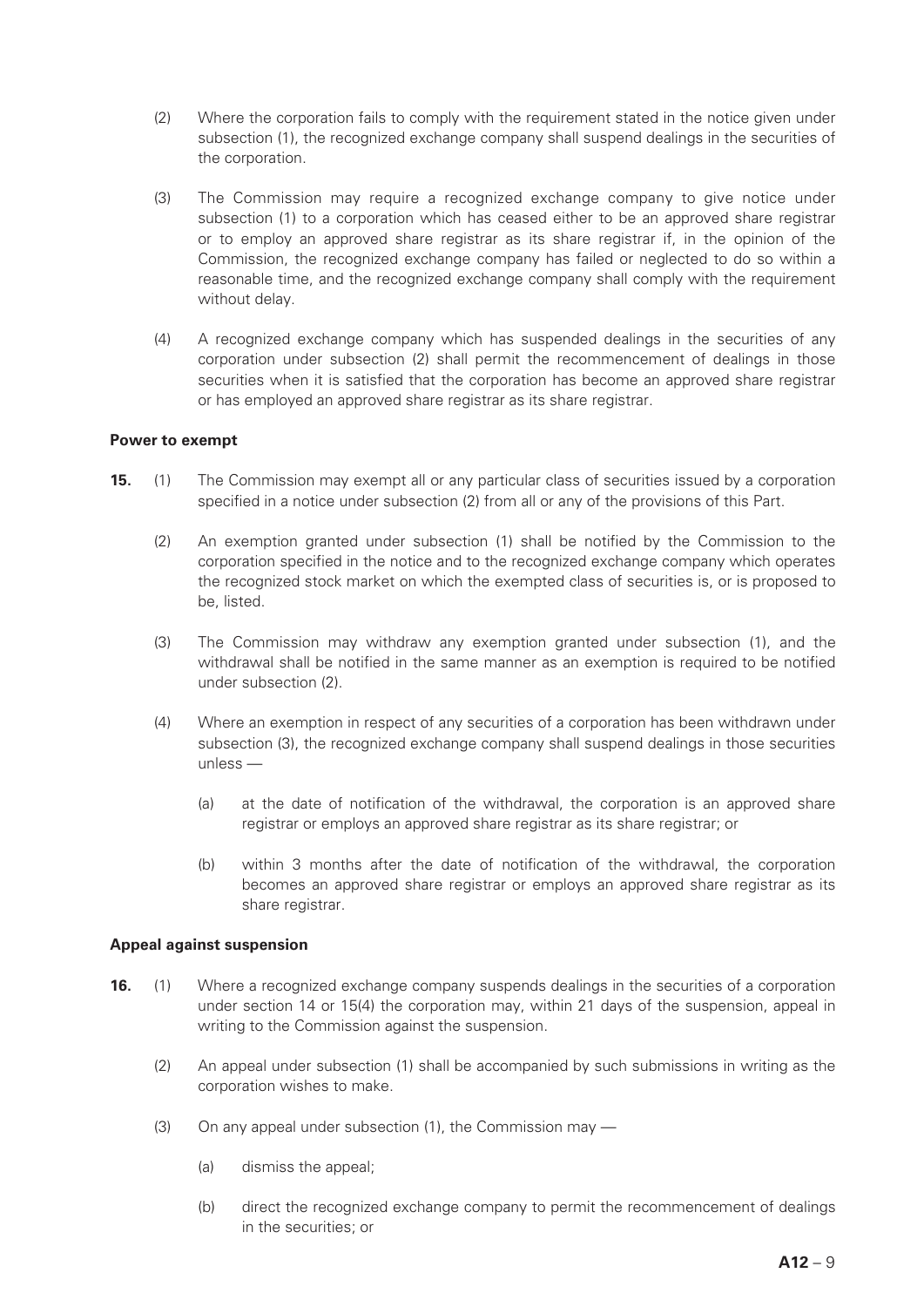(c) direct the recognized exchange company to permit the recommencement of dealings in the securities subject to such conditions as the Commission thinks fit.

# **PART V**

# **MISCELLANEOUS**

#### **Waiver of requirements of Parts 2 and 3**

- **17.** The Commission may, by notice to an applicant or an issuer and a recognized exchange company, modify or waive, subject to such reasonable conditions as the Commission may think fit to impose, any requirement of Parts 2 and 3 where the Commission is of the opinion that —
	- (a) the applicant or issuer, as the case may be, cannot comply with the requirement or it would be unreasonable or unduly burdensome for the applicant or issuer to do so;
	- (b) the requirement has no relevance to the circumstances of the applicant or issuer, as the case may be; or
	- (c) compliance with the requirement would be detrimental to the commercial interests of the applicant or issuer, as the case may be, or to the interests of the holders of its securities.

#### **Suspensions, etc. by a recognized exchange company to be notified to the Commission**

- **18.** (1) If a recognized exchange company intends to suspend dealings in any securities it shall, where reasonably practicable, inform the Commission of its intention prior to such suspension or, if not so practicable, inform the Commission of the suspension as soon as possible after the suspension.
	- (2) If a recognized exchange company, after having suspended dealings in any securities, intends to permit dealings in the securities to recommence, it shall, where reasonably practicable, inform the Commission of its intention to permit dealings to recommence or, if not so practicable, inform the Commission as soon as possible after permitting dealings to recommence.
	- (3) A recognized exchange company shall not cancel the listing of any securities unless it gives the Commission at least 48 hours' notice of its intention to do so.
	- (4) This section applies only to the suspension of dealings in any securities or the cancellation of dealings in any securities by a recognized exchange company other than in accordance with a direction of the Commission under section 8 or 9.

#### **Notices, etc. to be in writing**

**19.** Any notice or direction under these Rules shall be in writing.

# **Transitional**

- **20.** (1) Where
	- (a) before the commencement of these Rules, any power could have been, but was not, exercised under rule 9 or 10 of the Securities (Stock Exchange Listing) Rules (Cap.333 sub. leg.) which has been repealed under section 406 of the Ordinance ("the repealed Rules"); or